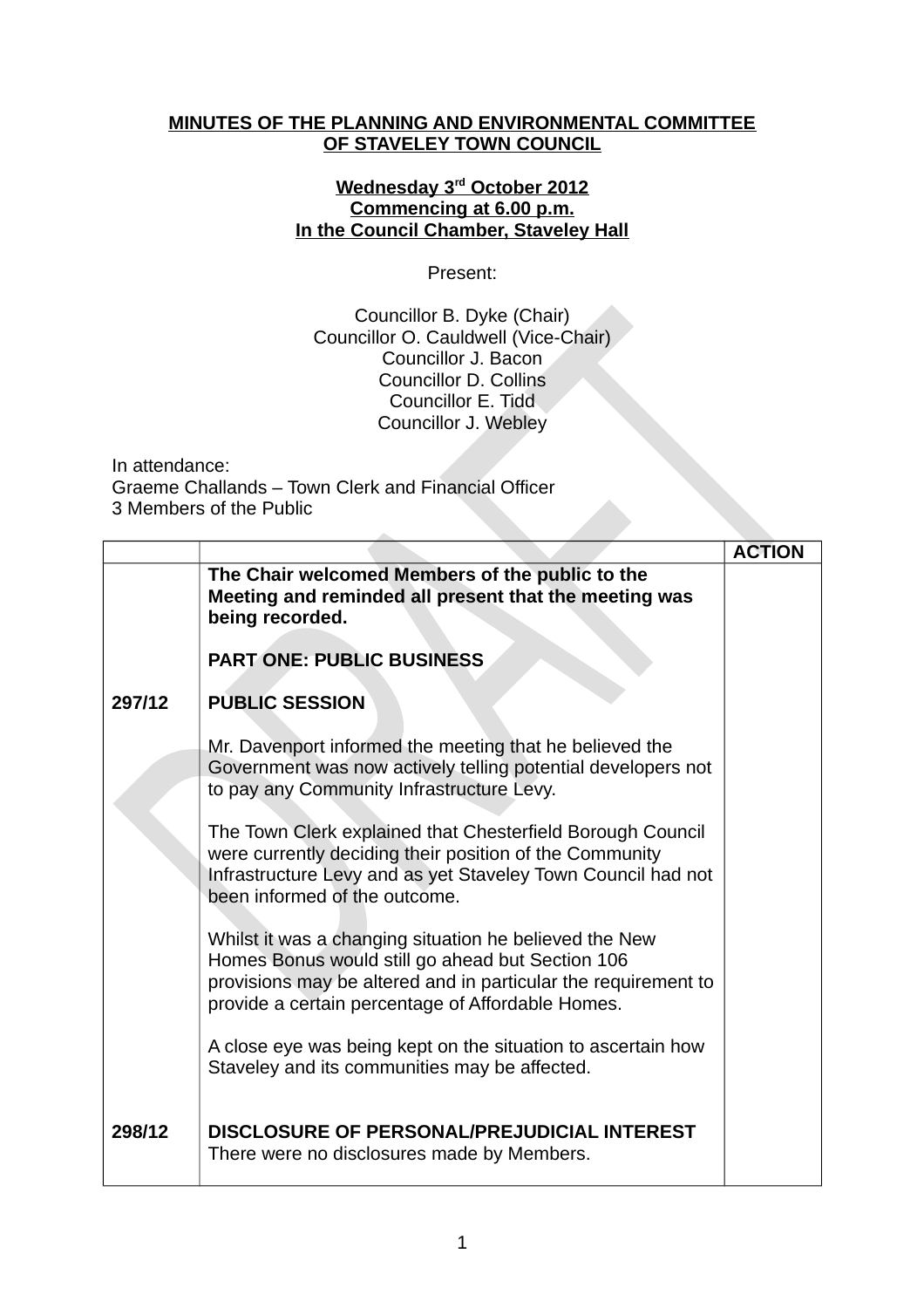|           | 299189/08 APOLOGIES FOR ABSENCE<br>Councillor L. Collins: work commitments                                                                                                                                                                                                                                                                                                                                                                            |  |
|-----------|-------------------------------------------------------------------------------------------------------------------------------------------------------------------------------------------------------------------------------------------------------------------------------------------------------------------------------------------------------------------------------------------------------------------------------------------------------|--|
| 300/12    | <b>COUNCILLORS NOT PRESENT</b><br>There were no Councillors not present.                                                                                                                                                                                                                                                                                                                                                                              |  |
| 301/12    | <b>MINUTES OF THE PLANNING AND ENVIRONMENTAL</b><br><b>COMMITTEE OF STAVELEY TOWN COUNCIL HELD ON</b><br><b>WEDNESDAY 1ST AUGUST 2012</b><br>The Minutes of the Planning and Environmental Committee<br>of Staveley Town Council held on Wednesday 1 <sup>st</sup> August<br>were APPROVED.                                                                                                                                                           |  |
| 302492/08 | <b>MATTERS ARISING FROM THE MINUTES OF THE</b><br>PLANNING AND ENVIRONMENTAL COMMITTEE OF<br>STAVELEY TOWN COUNCIL HELD ON WEDNESDAY 1st<br><b>AUGUST 2012</b><br>There were no matters arising.                                                                                                                                                                                                                                                      |  |
| 303/12    | <b>DETAILS OF THE PLANNING APPLICATIONS DEALT</b><br><b>WITH BY MEMBERS</b><br>Noted.                                                                                                                                                                                                                                                                                                                                                                 |  |
|           | 304492/08 A LIST OF PLANNING DECISIONS NOTIFIED BY<br><b>CHESTERFIELD BOROUGH COUNCIL</b><br>The list of planning decisions notified by Chesterfield<br>Borough Council were available on the website<br>www.chesterfield.gov.uk/planningapplications.                                                                                                                                                                                                |  |
| 305/12    | <b>MASTIN MOOR DEVELOPMENT PROPOSALS</b><br>The Chair suspended Standing Orders at this point to allow<br>Councillors to ask questions of the representatives of the<br>Woodthorpe Village Community Group, regarding the letter<br>dated 20 <sup>th</sup> August 2012.<br>The Representatives said they felt the letter was self<br>explanatory and gave the views of both communities (Mastin<br>Moor and Woodthorpe) on the development proposals. |  |
|           | The Chair reiterated that Staveley Town Council is a statutory<br>consultee and whilst our views would be taken into account it                                                                                                                                                                                                                                                                                                                       |  |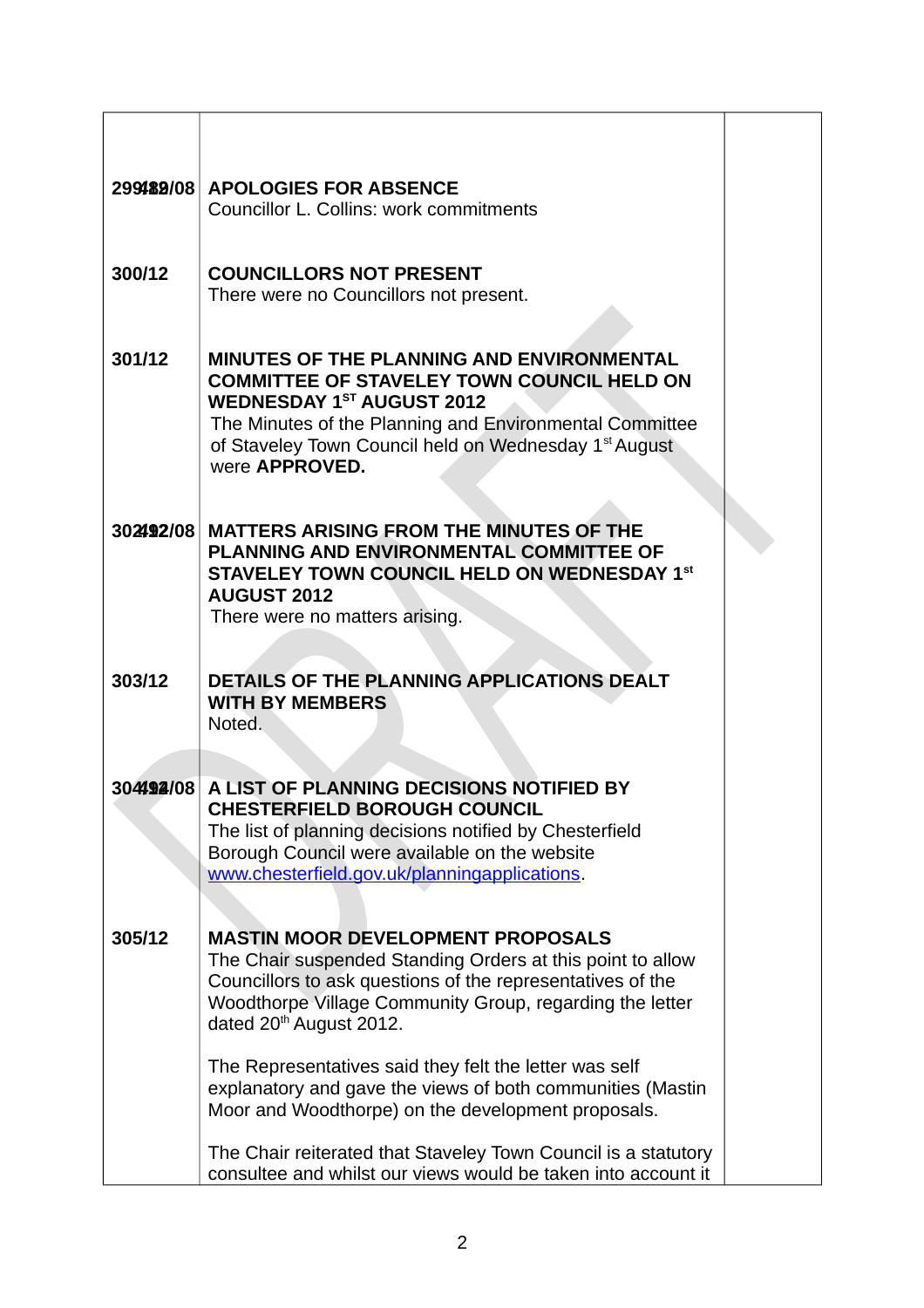|  | was Chesterfield Borough Council that would ultimately take<br>any planning decisions.                                                                                                                                                                                                                                                                           |  |
|--|------------------------------------------------------------------------------------------------------------------------------------------------------------------------------------------------------------------------------------------------------------------------------------------------------------------------------------------------------------------|--|
|  | The representatives accepted that but believed that the views<br>and comments of Staveley Town Council are valuable. They<br>were circulating their views to Chesterfield Borough Council<br>Members but wanted to keep the Town Clerk in the loop as<br>the local body.                                                                                         |  |
|  | One major fault in the proposals in their view was that a<br>development would pull people in from outside the Borough<br>to fill the homes. Any jobs resulting from house building<br>would be transitory and the A619 would prove a huge<br>physical barrier.                                                                                                  |  |
|  | The Chair observed that no plans had yet been submitted.<br>Mr. Davenport said their group was frustrated by Chesterfield<br>Borough Council Planners deciding in secret about Green<br>Wedges. Meetings had taken place by the Local<br>Development Framework Committee that had not been open<br>to the public.                                                |  |
|  | The Group had suggested alternative sites for housing that<br>they believed were more suitable including Old Whittington,<br>Dunston and possibly Brimington in the light of recent<br>developments. But they were unhappy they could not speak<br>to the Local Development Framework Committee.                                                                 |  |
|  | The Chair observed that the Government was apparently<br>relaxing planning laws in favour of developers and this sort of<br>development.                                                                                                                                                                                                                         |  |
|  | Councillor Webley informed the meeting that he had watched<br>a Government Minister on the BBC Parliamentary Channel<br>stating that the Government would enable 178,000 houses to<br>be built before the end of this Parliament. When asked<br>where, Councillor Webley said the Minister had replied if<br>anyone came with a plan they could have permission. |  |
|  | Mr. Churchard said that whilst the Group approved of<br>Chesterfield Borough Council's determination to protect the<br>Green Belt it was in the wrong place. It prevented much<br>needed development in Barrow Hill for example: that was a<br>community crying out for regeneration.                                                                            |  |
|  | Councillor Webley then reported that developers were sitting<br>on a land bank that would allow 300,000 houses to be built -<br>currently it was not economic to build these houses.                                                                                                                                                                             |  |
|  | A discussion took place on the possibility of allowing mixed                                                                                                                                                                                                                                                                                                     |  |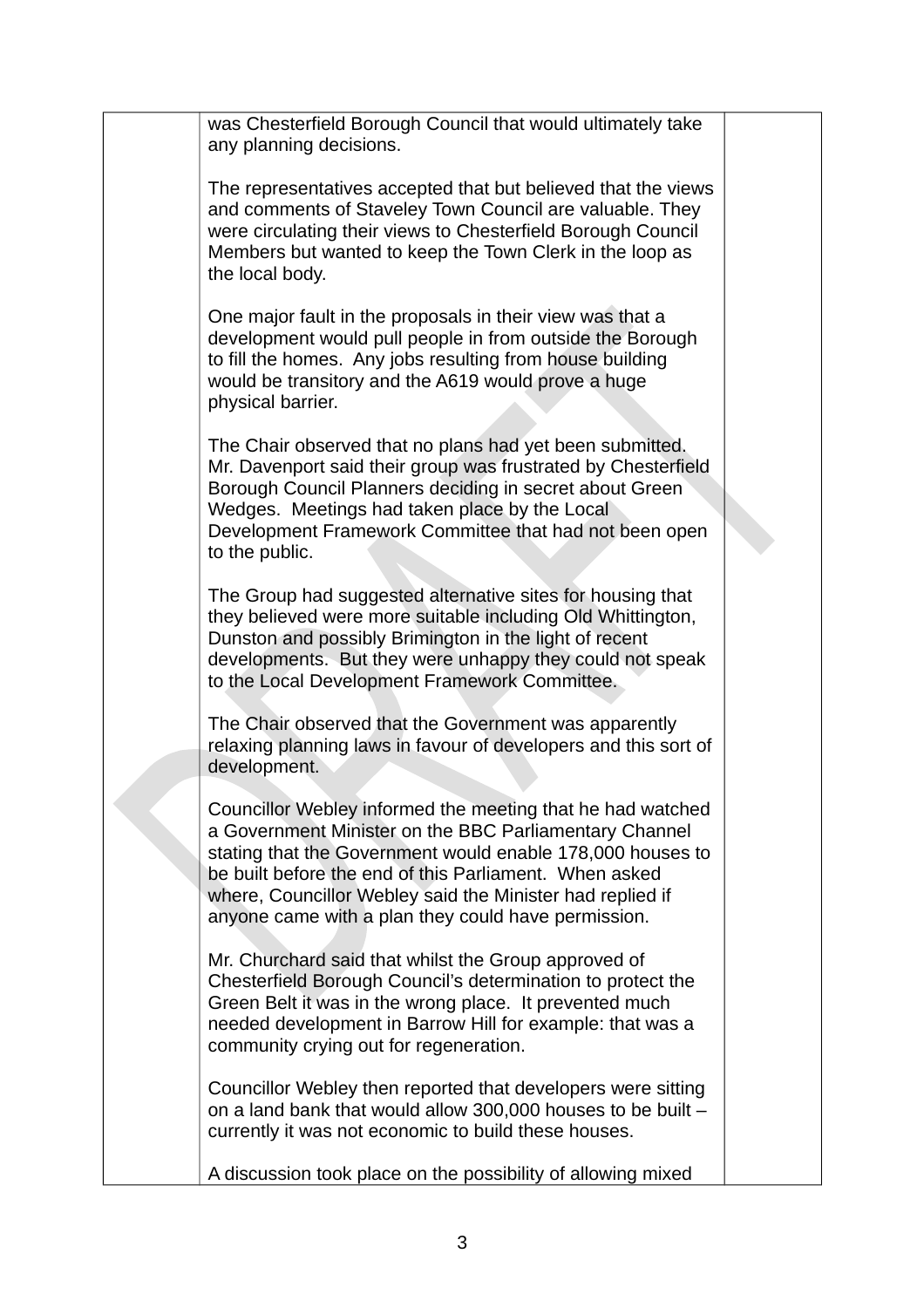|        | use development as part of Markham Vale including houses.                                                                                                                                                                                                                                                                |  |
|--------|--------------------------------------------------------------------------------------------------------------------------------------------------------------------------------------------------------------------------------------------------------------------------------------------------------------------------|--|
|        | The Town Clerk informed the meeting that the Green Belt<br>was not necessarily sacrosanct: North East Derbyshire<br>District Council were proposing to carry out a review for<br>example.                                                                                                                                |  |
|        | The Chair thanked all present for their contributions and<br>resumed Standing Orders.                                                                                                                                                                                                                                    |  |
| 306/12 | <b>MARKHAM VALE</b><br>The Town Clerk drew the attention of those present to the<br>recently announced art work proposals:                                                                                                                                                                                               |  |
|        | Walking Together - 100 steel figures on a route through the<br>site symbolising the walk to and from the pit head by miners.<br>The 2 metre high figures would carry interactive mine tags.                                                                                                                              |  |
|        | Members reported that at the last meeting of the Markham<br>Vale Liaison Committee representatives had voiced their<br>opposition to the proposals. The Chair (from Derbyshire<br>County Council) had said that a meeting had been held to<br>approve the proposals and they would be going ahead.                       |  |
|        | Heather Horse – a 228m wide horse made of heather would<br>be planted on the north tip, visible to motorists on the M1. It<br>would be illuminated by on site wind turbines.                                                                                                                                             |  |
|        | Any excess power would be sold to the National Grid and<br>profits donated to local causes each year.                                                                                                                                                                                                                    |  |
|        | There was general approval of wind turbines.                                                                                                                                                                                                                                                                             |  |
|        | The Town Clerk reported that following meetings with various<br>individuals he believed that new roads were being developed<br>and new electrical supplies were being installed: an indication<br>in his view that further developments were in the pipeline<br>albeit subject to commercial confidentiality at present. |  |
|        | It was understood the new McDonalds would open in<br>November bringing around a dozen much needed jobs.                                                                                                                                                                                                                  |  |
| 307/12 | <b>STAVELEY TOWN BASIN</b>                                                                                                                                                                                                                                                                                               |  |
|        | A discussion took place on the recent flooding on the Canal<br>and measures to be taken to prevent this.                                                                                                                                                                                                                 |  |
|        | It was also reported that an application for planning<br>permission at Staveley Town Basin was expected soon.                                                                                                                                                                                                            |  |